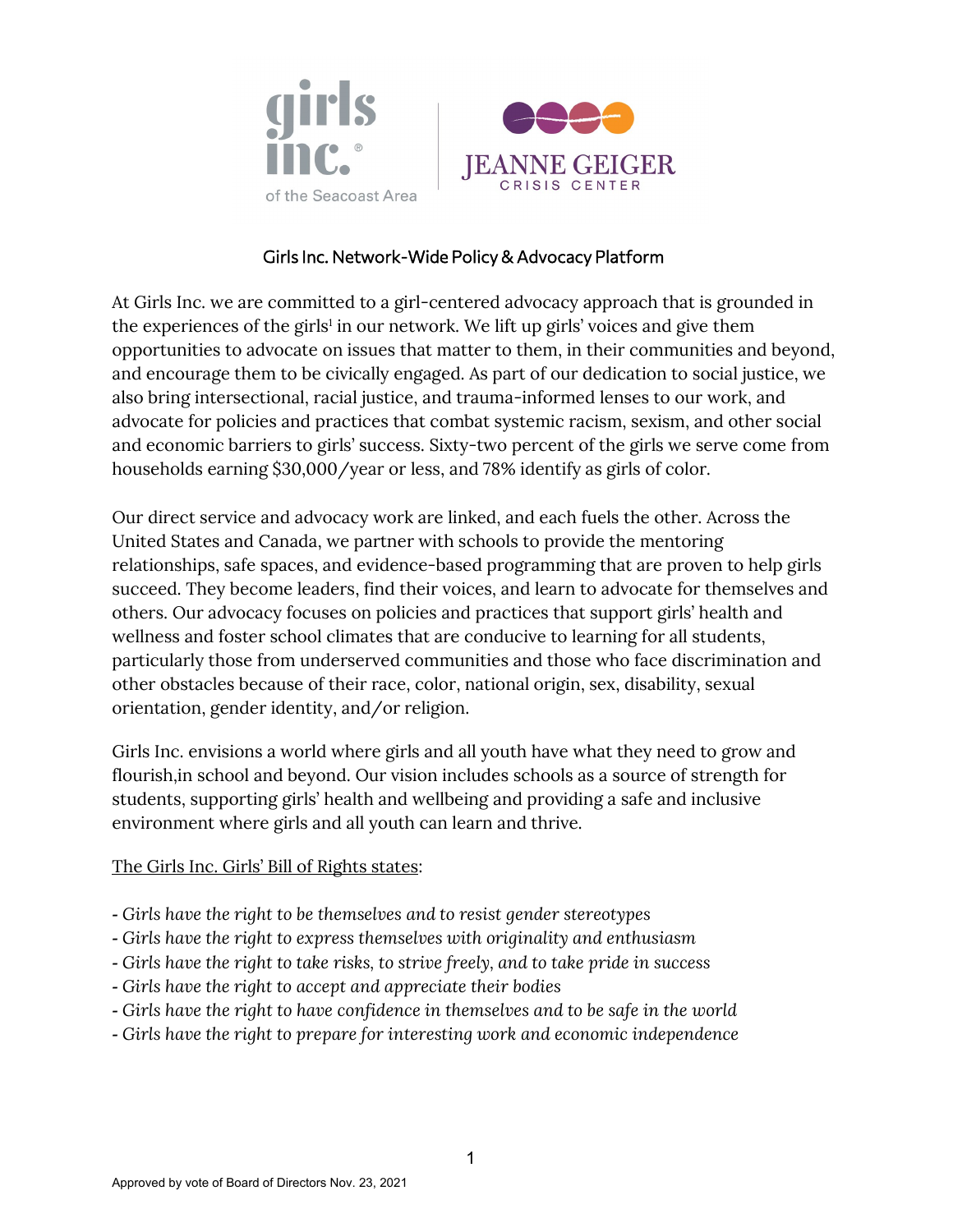



These rights should be guaranteed to *all* young people, regardless of where they are from orwhat they look like.

# **To that end, the Girls Inc. Network, with input from our girls, adopts the following advocacy priorities and recommendations:**

**1. Sexual Health, Safety, and Autonomy** - At Girls Inc., we work to ensure girls have the skills, knowledge, and support to take ownership of their sexual health and make decisions to help them lead fulfilling, safe, and healthy lives. Their bodily autonomy is critical to their dignity as human beings and their right to be safe in the world.

### a. **Promote access to comprehensive sex education & sexual health services**

- i. Advocate for schools to provide youth with age-appropriate, medically accurate and complete, non-shaming, and LGBTQ+ inclusive sexualityeducation that gives them comprehensive information about how to prevent unintended pregnancy and sexually transmitted infections and includes education on consent and healthy relationships.
- ii. Support improved access for young people to quality and culturally- responsive sexual health care services.

### **b. Advance menstrual equity**

- i. Advocate for resources to be provided to schools to make menstrual products accessible in bathrooms.
- ii. Urge Medicaid to cover the cost of menstrual products.
- iii. Push for elimination of the "tampon tax" on menstrual products.

### c. **Combat sexual harassment & violence**

- i. Protect and help schools comply with legal and policy prohibitions againstsex discrimination and harassment (including explicit protections for LGBTQ+ youth) to effectively address harassment and violence and ensure student survivors get the support they need to continue their education.
- ii. Prevent sexual harassment and violence (including teen dating violence and child sex trafficking) by expanding access to age-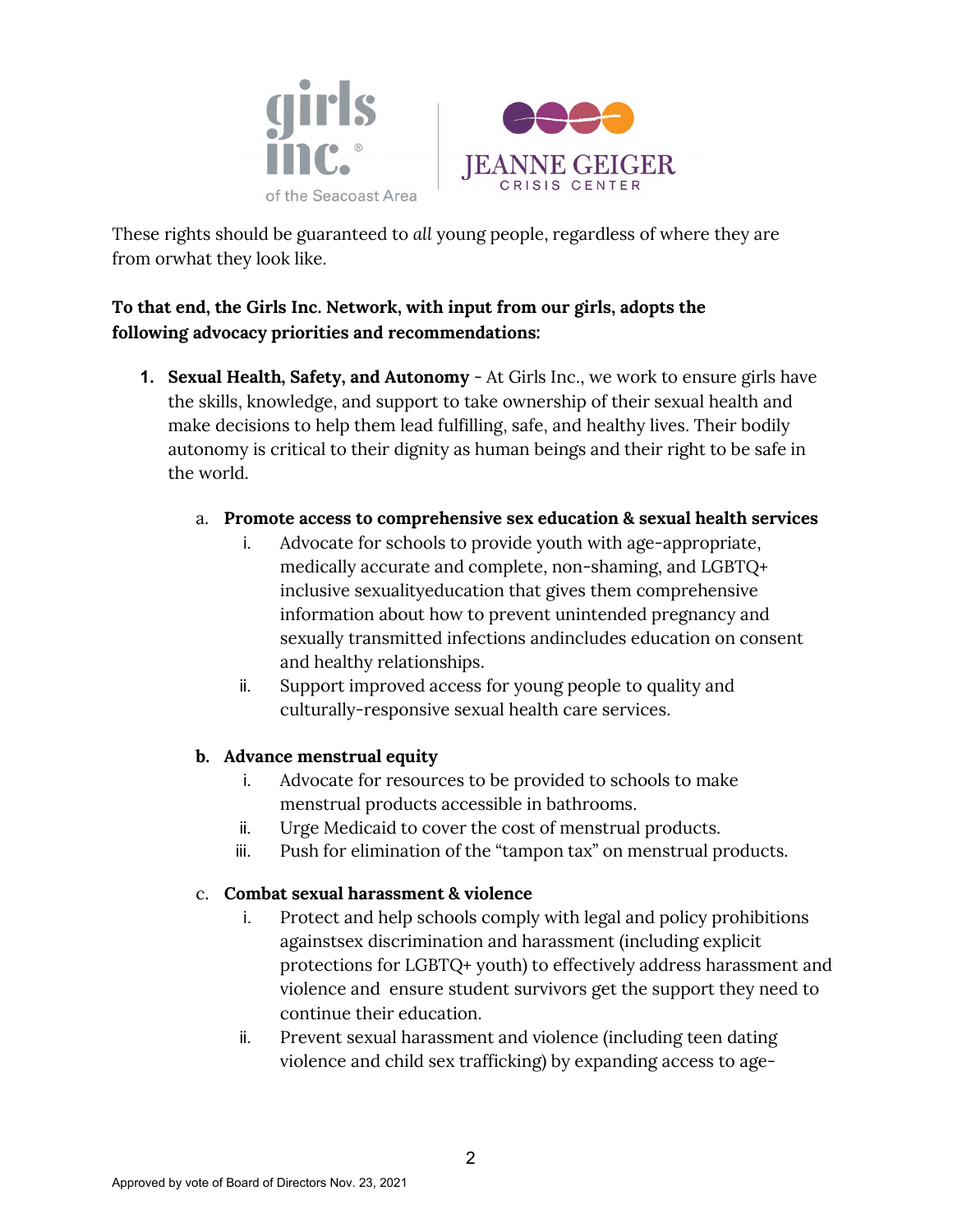



appropriate comprehensive sex education and training for school staff to identify signs of trauma and victimization.

**2. Mental Health and Wellness** - Only about 15% of children from low-income households in the U.S. receive the mental health services they need, and even fewer complete treatment.<sup>15</sup> Girls are about three times as likely as boys to experience mental illness.<sup>16</sup> More than 1 out of 5 high school girls in the U.S. seriously considered attempting suicide in the past year,<sup>17</sup> And high school students who identified as lesbian, gay, or bisexual were over three times more likely than straight-identified students to contemplate suicide.<sup>18</sup> Youth of color are more likely to experience adversity in childhood, and face disparities in access to diagnosis and treatment.

Girls Inc. affiliates report that natural disasters, COVID-19, economic instability, racial injustice, social unrest, immigration raids, and increases in hate crimes and discrimination have contributed to trauma and mental health concerns for girls. Mental health is as important as physical health and there should be no shame associated with having a problem and needing help, yet girls report that there is still a stigma associated with seeking support.

- **a. Increase access to mental health and wellness support for children inunderserved communities.**
	- i. Push for funding for more school-based mental health professionals and services, including screening, treatment, and outreach programs.
	- ii. Promote greater access for school staff and students to suicide awareness and prevention programs as well as eating disorder awareness and prevention programs.
	- iii. Advocate for improved identification of children and families who have experienced trauma, including in schools, in the juvenile justice system,and in communities.
	- iv. Strengthen laws, policies, and funding for programs that promote trauma- informed practices, training, and healing-centered engagement.
	- v. Promote continued access to telehealth services.

# **b. Combat the persistent stigma surrounding mental health issues and treatment.**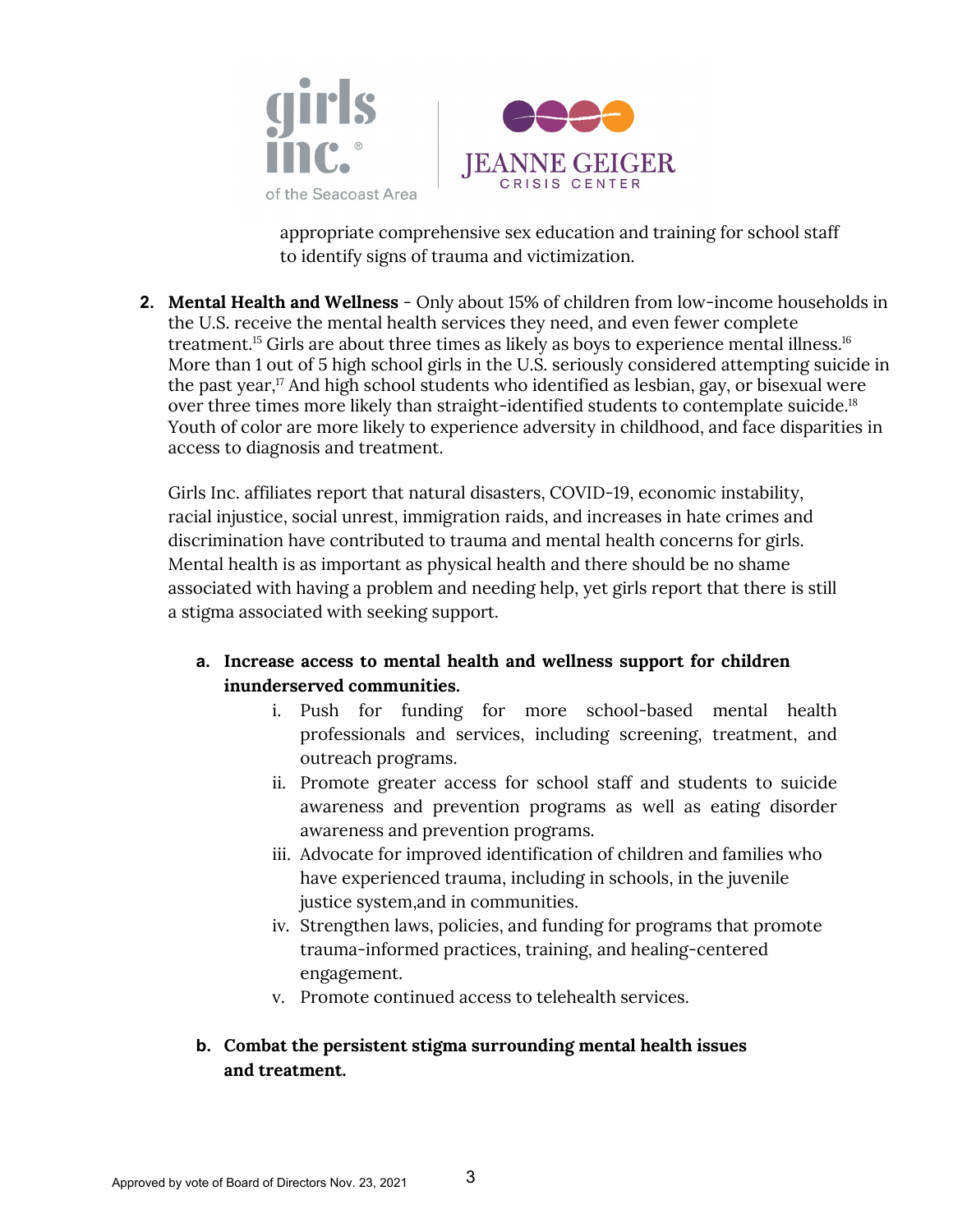



**3. Equitable Access to Education** - Every girl should have equal opportunity to succeed, and the discrimination that girls face due to the intersection of their race and gender cannegatively impact their academic achievement, self-esteem, and overall wellbeing. Unfair school discipline policies and practices disproportionately harm girls of color, girls with disabilities, and LGBTQ+ youth and push them out of school. For example, in the U.S., Black girls are 5.5 times more likely than their White peers to be suspended from school, often for minor, subjective offenses based on race and sex stereotypes.<sup>23</sup> LGBTQ+ students in K-12 settings also have a higher rate of exclusionary and punitive discipline than their non-LGBTQ+ peers.<sup>24</sup> These challenges girls face during childhood and adolescence can have ripple effects later in life, impeding their educational and career success. Additionally, girls of color are more likely to attend under-resourced schools with less experienced teachers, less sophisticated equipment, textbook shortages, and a dearth of higher-level math and science classes. The "digital divide"— the gulf between those who have ready access to computers and the internet, and those who do not—exacerbates inequities in access to education, especially when schools have to rely on remote learning to educate students during a pandemic or other school interruption.

Kids deserve better, and Girls Inc. can partner with schools to illuminate realities and seek solutions that create safe, effective, and stress-free learning environments. Girls of color report high levels of motivation to graduate high school and continue their education and want help from trusting adults to reach these goals. Graduating from college significantly reduces the risk of unemployment and increases earning power, $25$  vet is out of reach for so many due to financial barriers and discrimination.

#### a. **Push for reforms to school discipline policies and practices**.

- i. Encourage schools to adopt positive approaches to discipline that address the underlying causes of student behavior instead of punishing the behavior.
- ii. Advocate for changes to punitive dress codes that criminalize girls' bodies and hairstyles, or textures commonly associated with a particular culture, race or national origin.
- iii. Shift focus from school-based law enforcement to increasing the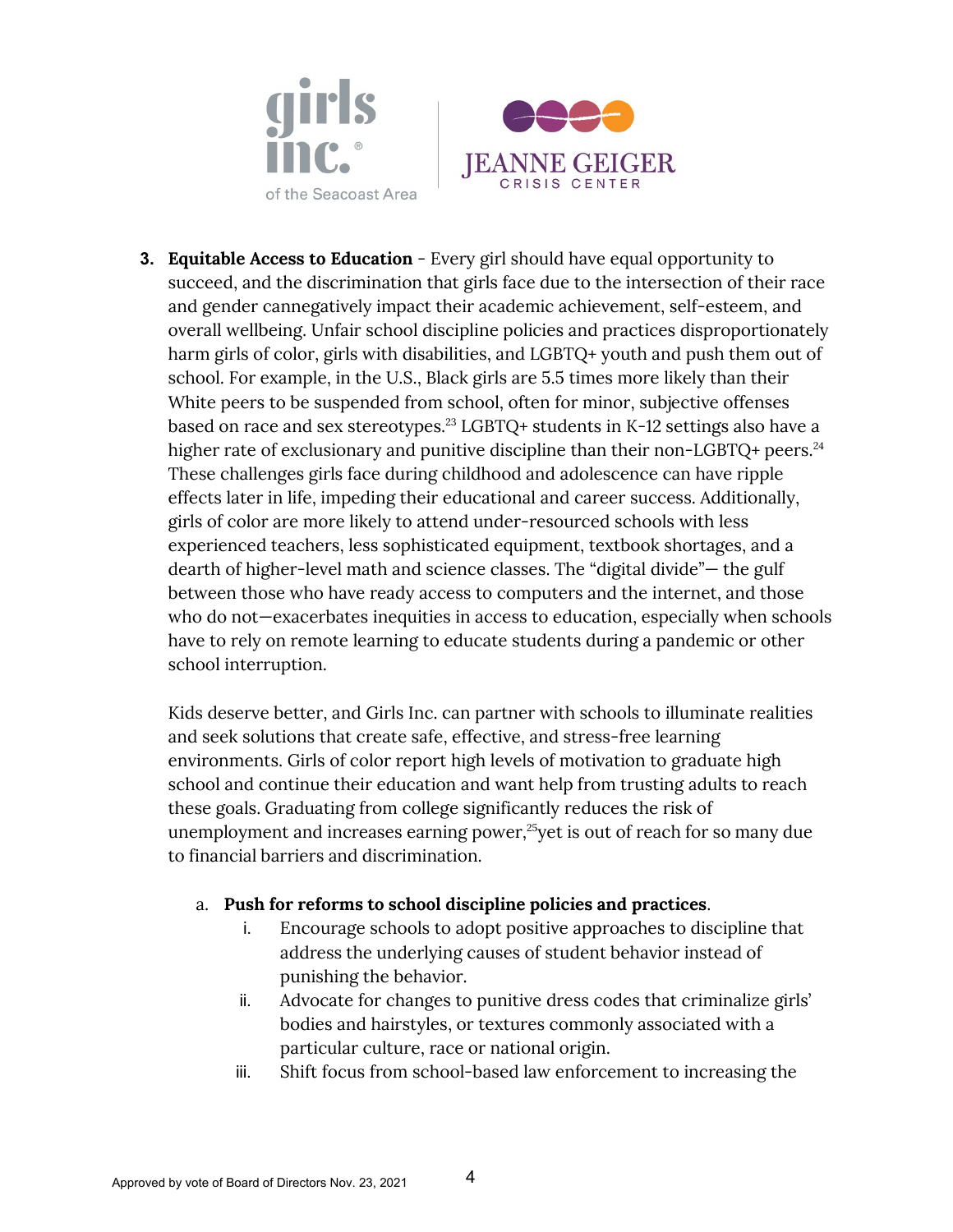



presence of mental health providers, training staff on traumainformed practices, and implementing evidence-based programs like Restorative Justice practices or Positive Behavioral Interventions & Supports, as well as creating more social and emotional learning opportunities.

- iv. Clarify, where police must be on campus, that law enforcement is there to protect the building from outside threats, not to treat students as threats; that non-violent disciplinary offenses should be handled by school administrators, not police; and that officers will get annual training on implicit bias, trauma, child development, and other relevant topics.
- v. Ban the use of corporal punishment in schools and stop the overuse of seclusion and restraint, which disproportionately harms students with disabilities.

#### **b. Increase access to postsecondary education.**

- i. Advance access to postsecondary education opportunities for young women regardless of their identities and status, such as race, sex (including sexual orientation, gender identity, and pregnant or parenting status), disability, immigration status and/or socioeconomic status.
- ii. Push for the elimination of financial and systemic barriers to an affordable, quality postsecondary education that includes essential student supports, so postsecondary opportunities will be as universal, accessible, and affordable as high school and all students will have whatthey need to complete their education.
- **c. Improve access for girls and other underrepresented groups to meaningful opportunities to pursue career paths that lead to economic independence,** including science, technology, engineering, and math (STEM) learning and other workforce development opportunities and internships, as well as leadership development.
- **d. Increase funding to bridge the digital divide, for social and emotional learning (SEL), and for out-of-school-time programs and mentoring opportunities** that provide youth in underserved communities with